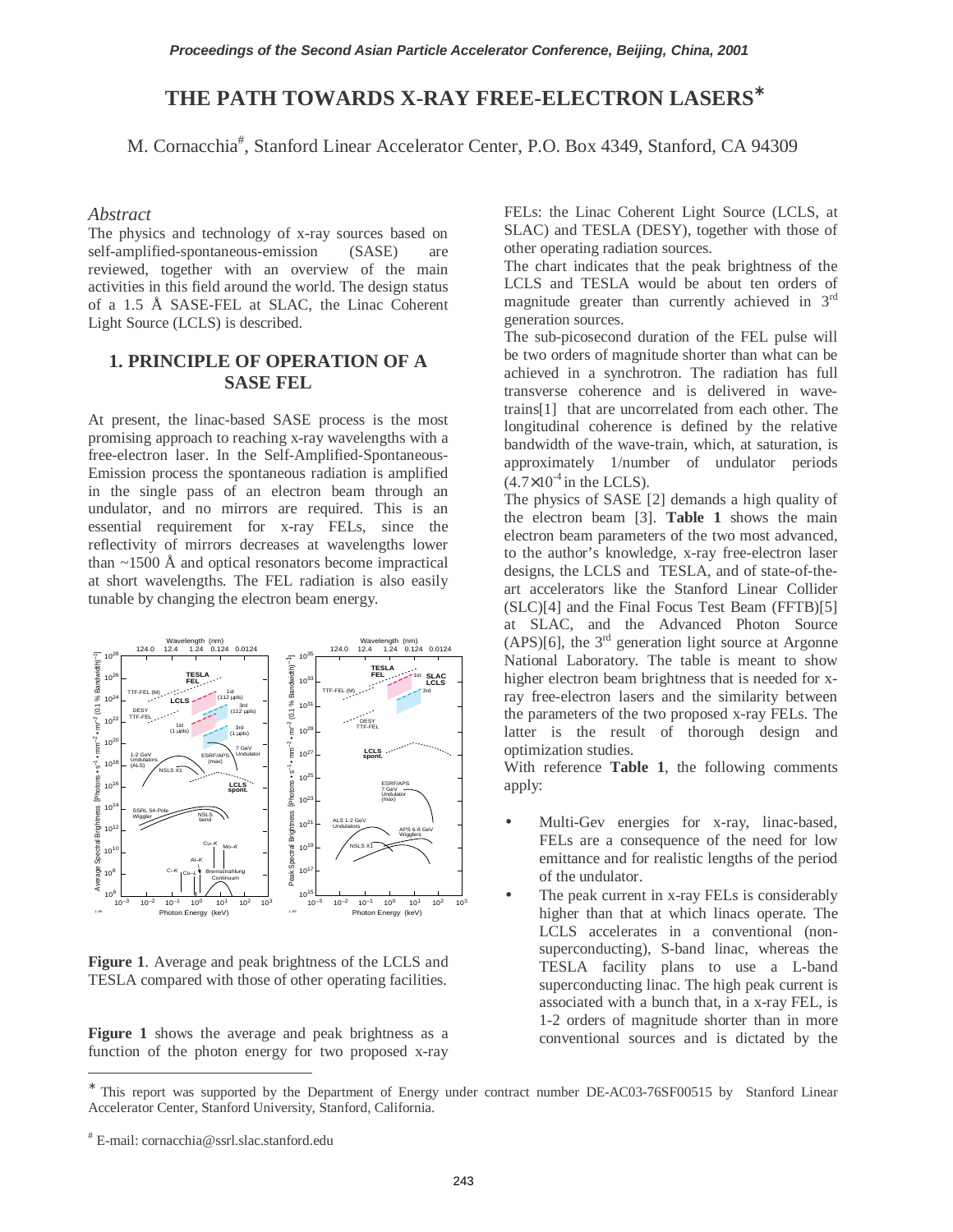physics of SASE[2] that requires high current density for the radiation build-up to develop.

- The transverse emittance of the electron beam scales like the wavelength of the emitted radiation[3] and therefore the condition becomes more demanding as the wavelength decreases. In the x-ray region  $({\sim 1 \text{ Å}})$  the normalized emittance should not be much greater than 1 mm-mrad in both planes. This is much smaller than anything achievable in storage rings.
- The maximum allowed momentum spread is constrained to be smaller than the bandwidth of the fundamental FEL harmonic.

### **Table 1.**

Electron beam characteristics of the proposed x-ray FELs (LCLS and TESLA), and of other state-of-the-art linear accelerators and of a  $3<sup>rd</sup>$  generation source, the Advanced Photon Source.

|                                             | <b>LCLS</b>               | <b>TESLA</b>               | <b>SLC</b>              | <b>FFTB</b>              | $APS*$        |
|---------------------------------------------|---------------------------|----------------------------|-------------------------|--------------------------|---------------|
| <b>Energy (GeV)</b>                         | 14.3                      | 50                         | 46                      | 46                       | 7             |
| <b>Charge/bunch</b><br>(nC)                 | 1                         |                            | 6                       |                          | 38            |
| <b>Peak current</b><br>(A)                  | 3.400                     | 6,900                      | 1,270                   | 195                      | 300           |
| <b>Normalized</b><br>emittance<br>(mm-mrad) | 1.5<br>$(Hor.\&$<br>Ver.) | 1.6<br>$(Hor. \&$<br>Ver.) | 50/4<br>(Hor. /<br>Ver) | 50/0.7<br>(Hor.<br>Ver.) | 110<br>(Hor.) |
| <b>Bunch length</b><br>(rms, fsec)          | 230                       | 80                         | 3700                    | 2000                     | 100,000       |
| <b>Momentum</b><br>spread<br>(uncorrelated) | 0.03%                     | 0.01%                      | 0.16%                   | 0.10%                    | 0.10%         |

*\* In single bunch mode.* 

The above requirements define the electron beam quality and determine the minimum undulator length (and the cost) required to achieve saturation and maximum FEL power. It is important that the device operates at saturation in order to minimize the fluctuations of the radiation output intensity.

The point of this discussion is to emphasize that x-ray free-electron lasers impose demanding requirements on the quality of the electron beam, in some cases threading over uncharted territories. In the next Section we will examine the status of the R&D and future plans that are needed to meet the requirements of an x-ray FEL.

# **2 THE EXPERIMENTAL EVIDENCE OF SASE AMPLIFICATION**

The first experimental results on SASE were obtained in the microwave region[7], with gains of the order of  $10<sup>6</sup>$ -107 . Early experiments in the infrared and visible region obtained gains of one to two orders of magnitude[8] and, a gain of  $3x10^5$  was obtained at 12  $\mu$ m[9]. In this experiment the gain length and output power fluctuations were measured, giving results in very good agreement with theory and simulations. More recently, a gain of  $10^6$  was measured at the TTF-FEL laboratory in DESY at 80-180 nm[10].

The LEUTL facility at the Advanced Photon Source (Argonne National Laboratory)[11] and the VISA experiment (a collaboration that includes BNL, LLNL, SLAC, UCLA)[12] at the Accelerator Test Facility at Brookhaven National Laboratory have both achieved high gain and saturation. The following **Table 2** illustrates some of the measured characteristics of the two experiments.

### **Table 2**

Main parameters of the LEUTL and VISA experiments.

|                             | <i><b>LEUTL</b></i> | <b>VISA</b>   |
|-----------------------------|---------------------|---------------|
| Peak current (A)            | 184                 | 250           |
| Bunch length (rms, psec)    | 0.65                | 0.30          |
| $E$ energy (MeV)            | 255                 | 71            |
| Photon wavelength (nm)      | 385                 | 840           |
| Emittance (normalized, mm-  | 7.1/7.1             | 4/0.8         |
| mrad, rms, $h/v$ )          |                     |               |
| Undulator length (m)        | 21.6                | 4.0           |
| Gain                        | $10^{6}$            | $2\times 0^7$ |
| Gain length (measured, cm)  | 76                  | 18.7          |
| Gain length (predicted, cm) | 80                  | 19.2          |

One remarkable feature of these results, apart from the high gain, is the very good agreement of the gain length between theory, simulations and experiments. **Figure 2** illustrates the results of the measurements of the FEL energy along the undulator in the VISA experiments.



**Figure 2.** FEL radiation measured along the length of the VISA undulator.

Where then are we now? The theory and the simulations appear to be in good shape down to a wavelength of ~100 nm. Is this sufficient to guarantee the expectations at 0.1 nm? The community is optimistic in this regards, since no "new physics" is expected at these shorter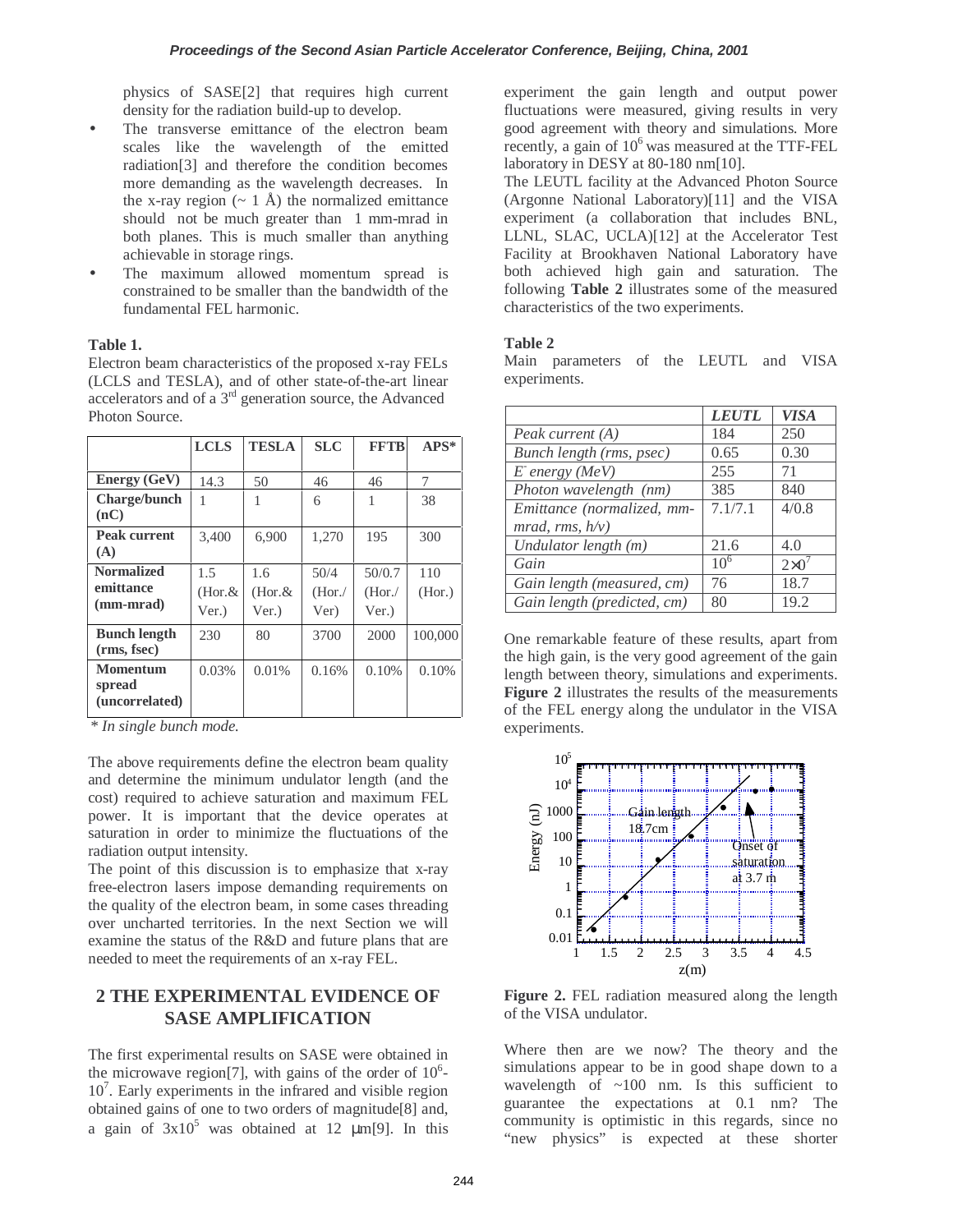wavelengths. Experiments and facilities at shorter wavelengths are being planned (outlined in Section 5) that will hopefully confirm the predictions.

## **3 THE ELECTRON SOURCE**

The single most important parameter affecting performance and cost of a x-ray FEL is, arguably, the brightness of the electron source. The more the transverse emittance approaches the diffraction limited condition  $\varepsilon \approx \frac{\lambda}{4\pi}$ , where  $\lambda$  is the FEL radiation wavelength, the higher the output power and the shorter the undulator length required to achieve saturation[3].

With present photo-injector technology, the design is to achieve a normalized emittance of  $\sim$  1 mm-mrad with 1 nC (see **Table 1**). This goal appears achievable and is the basis of the LCLS and TESLA designs.

The measurements of emittance so far are tantalizingly close to the 1 mm-mrad with 1 nC of charge, without quite yet achieving it. An emittance of 2 mm-mrad at 1 nC was measured at TTF-FEL (DESY) with a 1.3 GHz rf gun[13]. In the S-band region, the most studied rf photocathode gun is a design developed by a BNL-SLAC-UCLA collaboration[14]. With this gun, the Accelerator Test Facility at NSLS/BNL reported measurements of emittance of 0.8 mm-mrad at 0.5 nC[15].The Gun Test Facility at SLAC reported the set of measurements shown in **Figure 3**[16].

The agreement between computations and measurements is generally good, with the exceptions of the two points in the short bunch case. The investigation is ongoing.



**Figure 3**. Normalized rms emittance vs. charge for 1.8 ps and 4.3-ps bunch length (fwhm). The lines show the results of simulations with the code PARMELA.

#### *Summary of present status and future directions*

At this stage, it is reasonable to expect that 1 mm-mrad with 1 nC will soon be achieved. This view is based on the following considerations:

The measurements agree reasonably well with the simulations (PARMELA).

All the measurements so far used an electron beam of approximately Gaussian temporal shape. The simulation code PARMELA predicts that a smaller emittance (the design emittance) can be reached by appropriate longitudinal laser pulse shaping [17].

# **4 THE PRESERVATION OF BEAM QUALITY DURING ACCELERATION AND COMPRESSION**

A free-electron laser is only as good as its electron beam, therefore preserving the quality of the electron beam during acceleration and transport is of fundamental importance. **Table 1** shows that over 1,000 A have already been accelerated in the SLC, albeit with a large horizontal emittance. Only a 30% blow up of the (much smaller) vertical emittance, with a value close to that of LCLS, was observed in the SLC[5]. An even smaller vertical emittance was preserved during acceleration in the FFTB.

Wake-fields are generated by the electron beam interacting with the linac accelerating structure and the vacuum chamber of the undulator[18]: the former is of greater concern in conventional linac (LCLS) than in superconducting linac (TESLA), where different considerations apply. Wake-fields have been the subject of extensive studies over several years in the S-band SLAC linac[19], and its understanding provides a model for a reliable performance prediction with one caveat: the bunch length in the x-ray FEL will be much smaller than anything accelerated so far in s-band linacs, and there are questions as to whether the impedance model is still valid at these short bunches. Experiments planned at SLAC with the "Sub-Picosecond-Photon-Source"[20] will shed light on the impedance of sub-psec long bunches.

Based on the impedance model measured at SLAC, the predictions are that transverse and longitudinal wakefields will not appreciably degrade the transverse and longitudinal emittance of the electron beam in the LCLS[21].

The phenomenon known as "Coherent Syncrotron Radiation" (CSR) has received considerable attention and is considered one of the main threats to the preservation of the transverse emittance in bends. The theory[22] predicts that, as the bunch shortens in the bending field of a magnetic compressor, the radiation of wavelength of the order of the bunch length (thus coherent) emitted by the tail of the bunch can catch up with the head and change the momentum of the particle, causing the propagation of an oscillation for particles occupying a different position in the bunch. Particle tracking studies using *Elegant*[23] and *TraFiC4[24]* predict that, by using cancellation of the forces with a double-chicane compressor[25] the effect leads to only a few percent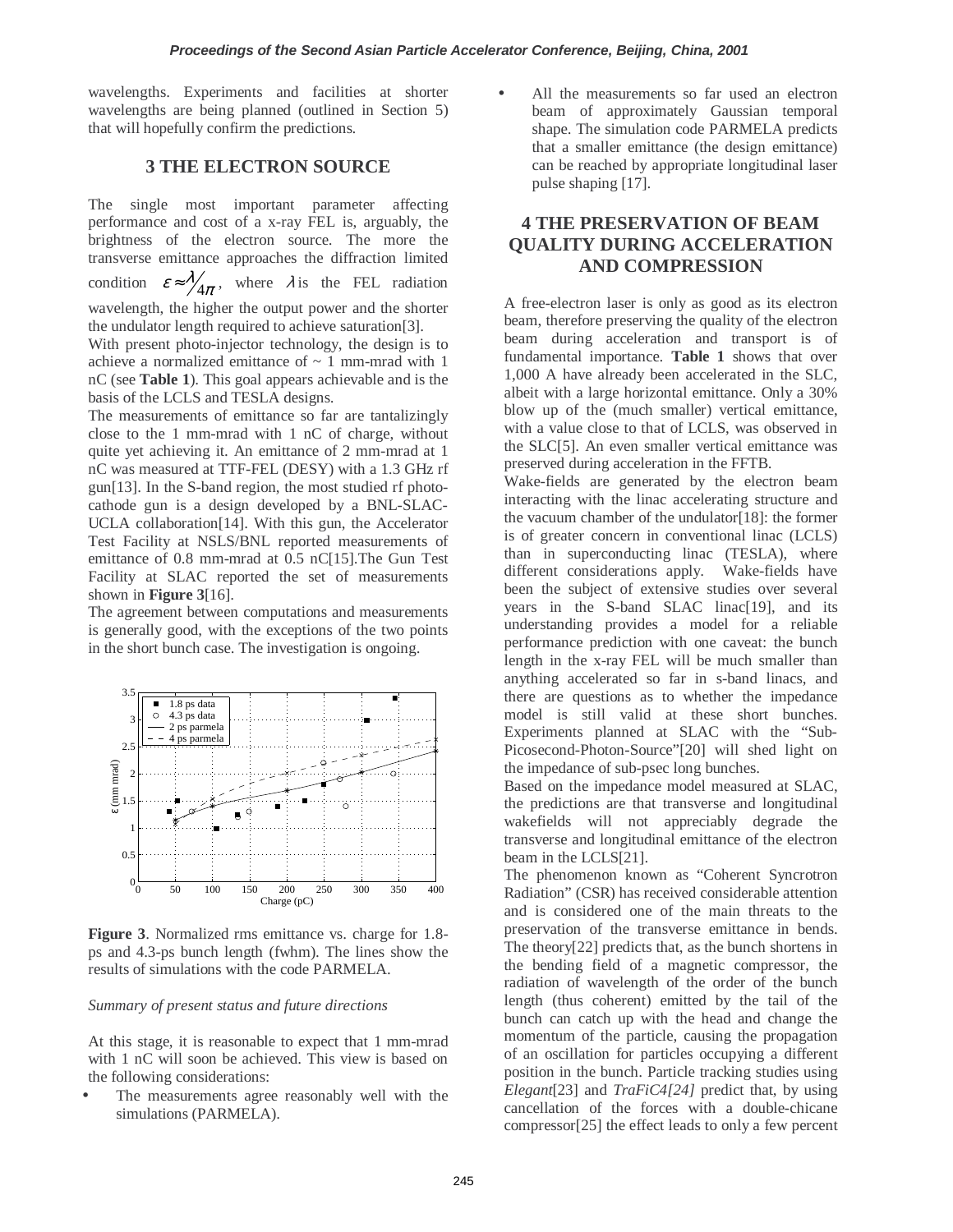emittance blow up in the LCLS. More recent simulations<sup>[26]</sup>, however, predict a potentially destructive micro-bunching phenomenon which is under study. Experimental confirmation of the theory is just beginning. CSR experiments are being performed at CERN[27], Argonne National Laboratory (LEUTL laboratory)[28] and other institutions. It is expected that this effort will grow in several laboratories involved in both free-electron laser and linear collider studies.

# **5 OVERVIEW OF SASE-FEL PLANNED EXPERIMENTS AND FACILITIES**

The two experiments discussed in the previous Section (LEUTL and VISA) were the first to achieve saturation of the radiation. At DESY, commissioning is underway for a 420 Å SASE-FEL that uses the TESLA Test Facility (TTF) superconducting linac (390 MeV) [29]. A gain greater than  $10^5$  was measured at 108 nm[30].

In phase 2[31], scheduled to be operational around 2003, the wavelength will reach down to 60 Å with an electron beam of 1 GeV. This phase is already approved. Ultimately, in conjunction with the Linear Collider, the 50 GeV beam will be able to emit FEL radiation at 1 Å in a long undulator.

At NSLS/BNL, the Source Development Laboratory is preparing a SASE experiment at 0.3 µm with its 210 MeV linac and photo-injector.

A SLAC-ANL-LANL-LLNL-UCLA collaboration is proposing to build a SASE-based free-electron laser operating in the wavelength range of 1.5-15 Å. This facility, LCLS (Linac Coherent Light Source)[21] is to be based at SLAC and makes use of the last 1/3 of the SLAC Linac. Its layout is shown in **Figure 4**.



**Figure 4**. Layout of the Linac Coherent Light Source.

A new injector consisting of a gun and a short linac will be used to inject an electron beam into the last kilometer of the SLAC linac. With the addition of two stages of magnetic bunch compression, the electron beam exits the linac with an energy of 14.3 GeV, a peak current of 3,400 A, and a normalized emittance of 1.5 mm-mrad. The 120 m long undulator will be installed in the tunnel that presently houses the (FFTB). After exiting the undulator, the electron beam is deflected onto a beam dump, while the photon beam enters the experimental areas. The main parameters are shown in **Table 3**.

| <b>Parameters</b>         | <b>Value</b>         | <b>Units</b>                                                   |
|---------------------------|----------------------|----------------------------------------------------------------|
| Electron energy           | 14.3                 | GeV                                                            |
| FEL radiation wavelengths | 1.5                  |                                                                |
| Pulse length              | 230                  | fsec                                                           |
| Coherent photons/pulse    | $1.8 \times 10^{12}$ |                                                                |
| Peak brightness           | $1.2 \times 10^{33}$ | Photons/ $(s,m)$<br>$m^2$ , mrad <sup>2</sup> , 0.1<br>$%$ bw) |
| Average brightness        | $2.8 \times 10^{21}$ | Photons/ $(s,m)$<br>$m^2$ , mrad <sup>2</sup> , 0.1<br>$%$ bw) |

### **Table 3.** Main LCLS parameters at 1.5 Å

# **6 CONCLUSIONS**

The technology of accelerators is now able to meet the requirements of a x-ray free-electron laser. While this paper focussed on the accelerator aspects, other components of the FEL technology (undulator, x-ray optics, experimental utilization) are also in an advanced stage of R&D.

## **Acknowledgements**

The author thanks Paul Emma for information and comments related to the preservation of emittance in compression and acceleration and Jym Clendenin, Cecile Limborg and John Schmerge for information on the photo-injector.

- $\overline{a}$ 1 R. Bonifacio et al., *Phys. Rev. Lett. 73*, p. 70 (1994).
- 2 R. Bonifacio, C. Pellegrini, and L. Narducci, Optics Comm. **50**, 373 (1984); K.-J. Kim, Nucl. Instr. and Meth. **A250**, 396 (1986); J.-M. Wang and L.-H. Yu, Nuclear Instruments and Methods **A250**, 484 (1986); G. T. Moore, Nuclear Instruments and Methods **A239**, 19 (1985); E. T. Scharlemann, A. M. Sessler, and J. S. Wurtele, Phys. Rev. Lett. **54,** 1925 (1985); M. Xie and D.A.G. Deacon, Nuclear Instruments and Methods **A250**, 426 (1986). K.-J. Kim, Phys. Rev. Lett. **57**, 1871 (1986); L.-H. Yu, S. Krinsky and R. Gluckstern, Phys. Rev. Lett. **64**, 3011 (1990).
- 3 J.B. Murphy and C. Pellegrini, "Introduction to the Physics of the Free-Electron Laser", in *Laser Handbook*, Vol. 6, pp.9-70, W.B. Colson, C. Pellegrini and R. Renieri eds., North-Holland, 1990.
- 4 P. Emma, "The Stanford Linear Collider",*,*  proceedings of the 1995 Particle Accelerator Conference, May 1-5, 1995, Dallas, TX, IEEE, 0-7803-3053.